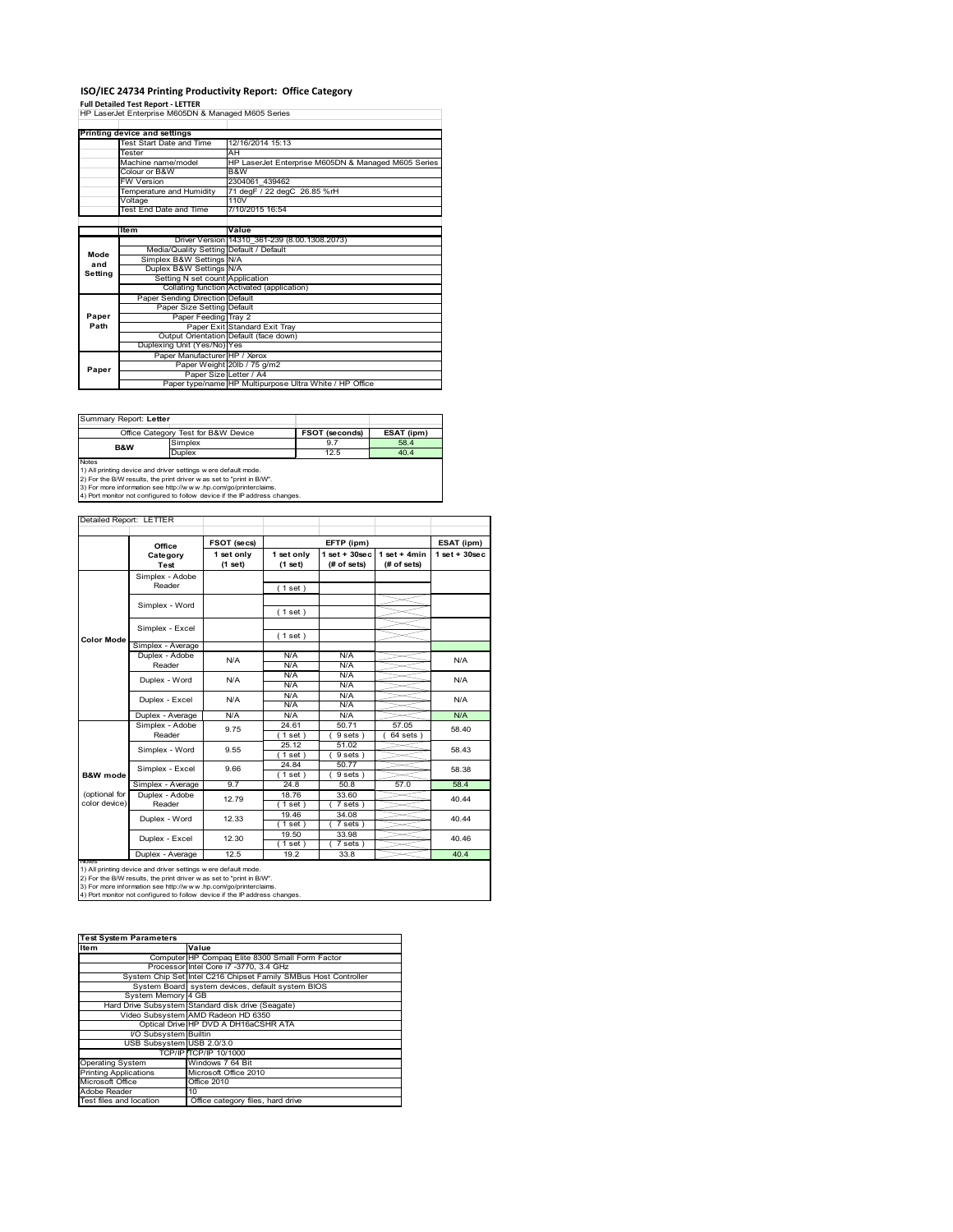# **ISO/IEC 24734 Printing Productivity Report: Office Category Full Detailed Test Report ‐ A4** HP LaserJet Enterprise M605DN & Managed M605 Series

|         | Printing device and settings            |                                                         |
|---------|-----------------------------------------|---------------------------------------------------------|
|         | Test Start Date and Time                | 12/16/2014 15:13                                        |
|         | Tester                                  | AH                                                      |
|         | Machine name/model                      | HP LaserJet Enterprise M605DN & Managed M605 Series     |
|         | Colour or B&W                           | B&W                                                     |
|         | <b>FW Version</b>                       | 2304061 439462                                          |
|         | Temperature and Humidity                | 71 degF / 22 degC 26.85 %rH                             |
|         | Voltage                                 | 110V                                                    |
|         | Test End Date and Time                  | 7/10/2015 16:54                                         |
|         |                                         |                                                         |
|         | <b>Item</b>                             | Value                                                   |
|         |                                         | Driver Version 14310 361-239 (8.00.1308.2073)           |
| Mode    | Media/Quality Setting Default / Default |                                                         |
| and     | Simplex B&W Settings N/A                |                                                         |
| Setting | Duplex B&W Settings N/A                 |                                                         |
|         | Setting N set count Application         |                                                         |
|         |                                         | Collating function Activated (application)              |
|         | Paper Sending Direction Default         |                                                         |
|         | Paper Size Setting Default              |                                                         |
| Paper   | Paper Feeding Tray 2                    |                                                         |
| Path    |                                         | Paper Exit Standard Exit Tray                           |
|         |                                         | Output Orientation Default (face down)                  |
|         | Duplexing Unit (Yes/No) Yes             |                                                         |
|         | Paper Manufacturer HP / Xerox           |                                                         |
| Paper   |                                         | Paper Weight 20lb / 75 g/m2                             |
|         | Paper Size Letter / A4                  |                                                         |
|         |                                         | Paper type/name HP Multipurpose Ultra White / HP Office |

| Summary Report: A4 |                                                               |                |            |
|--------------------|---------------------------------------------------------------|----------------|------------|
|                    | Office Category Test for B&W Device                           | FSOT (seconds) | ESAT (ipm) |
| B&W                | Simplex                                                       | 10.1           | 55.3       |
|                    | Duplex                                                        | 12.7           | 38.9       |
| <b>Notes</b>       | 1) All printing device and driver settings were default mode. |                |            |

1) All printing device and driver settings were default mode.<br>2) For the B/W results, the print driver was set to "print in B/W".<br>3) For more information see http://www.hp.com/go/printerclaims.<br>4) Port monitor not configur

|                     | Office            | FSOT (secs)           |                       | EFTP (ipm)                        |                                | ESAT (ipm)      |
|---------------------|-------------------|-----------------------|-----------------------|-----------------------------------|--------------------------------|-----------------|
|                     | Category<br>Test  | 1 set only<br>(1 set) | 1 set only<br>(1 set) | $1$ set + $30$ sec<br>(# of sets) | $1 set + 4 min$<br>(# of sets) | $1$ set + 30sec |
|                     | Simplex - Adobe   |                       |                       |                                   |                                |                 |
|                     | Reader            |                       | (1 set)               |                                   |                                |                 |
|                     |                   |                       |                       |                                   |                                |                 |
|                     | Simplex - Word    |                       | (1 set)               |                                   |                                |                 |
|                     | Simplex - Excel   |                       |                       |                                   |                                |                 |
| Colour<br>Mode      |                   |                       | (1 set)               |                                   |                                |                 |
|                     | Simplex - Average |                       |                       |                                   |                                |                 |
|                     | Duplex - Adobe    | N/A                   | N/A                   | N/A                               |                                | N/A             |
|                     | Reader            |                       | N/A                   | N/A                               |                                |                 |
|                     | Duplex - Word     | N/A                   | N/A                   | N/A                               |                                | N/A             |
|                     |                   |                       | N/A                   | N/A                               |                                |                 |
|                     | Duplex - Excel    | N/A                   | N/A                   | N/A                               |                                | N/A             |
|                     |                   |                       | N/A                   | N/A                               |                                |                 |
|                     | Duplex - Average  | N/A                   | N/A                   | N/A                               |                                | N/A             |
|                     | Simplex - Adobe   | 10.40                 | 23.06                 | 47.82                             | 54.03                          | 55.34           |
|                     | Reader            |                       | $1$ set)              | $9 sets$ )                        | 60 sets                        |                 |
|                     | Simplex - Word    | 9.80                  | 24.47                 | 48.31                             |                                | 55.39           |
|                     |                   |                       | (1 set)               | 9 sets 1                          |                                |                 |
|                     | Simplex - Excel   | 9.94                  | 24.12                 | 48.39                             |                                | 55.39           |
| <b>B&amp;W</b> mode |                   |                       | $1$ set)              | 9 sets)                           |                                |                 |
|                     | Simplex - Average | 10.1                  | 23.8                  | 48.1                              | 54.0                           | 55.3            |
| (optional for       | Duplex - Adobe    | 13.21                 | 18.16                 | 31.46                             |                                | 38.92           |
| color device)       | Reader            |                       | $1$ set)              | 6 sets)                           |                                |                 |
|                     | Duplex - Word     | 12.33                 | 19.44                 | 32.02                             |                                | 38.92           |
|                     |                   |                       | (1 set)               | 6 sets)                           |                                |                 |
|                     | Duplex - Excel    | 12.42                 | 19.30                 | 31.84<br>$6 sets$ )               |                                | 38.96           |
|                     | Duplex - Average  | 12.7                  | (1 set )<br>18.9      | 31.7                              |                                | 38.9            |
| <b>INGHAS</b>       |                   |                       |                       |                                   |                                |                 |

| <b>Test System Parameters</b> |                                                                 |  |  |  |
|-------------------------------|-----------------------------------------------------------------|--|--|--|
| <b>Item</b>                   | Value                                                           |  |  |  |
|                               | Computer HP Compaq Elite 8300 Small Form Factor                 |  |  |  |
|                               | Processor Intel Core i7 -3770, 3.4 GHz                          |  |  |  |
|                               | System Chip Set Intel C216 Chipset Family SMBus Host Controller |  |  |  |
|                               | System Board system devices, default system BIOS                |  |  |  |
| System Memory 4 GB            |                                                                 |  |  |  |
|                               | Hard Drive Subsystem Standard disk drive (Seagate)              |  |  |  |
|                               | Video Subsystem AMD Radeon HD 6350                              |  |  |  |
|                               | Optical Drive HP DVD A DH16aCSHR ATA                            |  |  |  |
| I/O Subsystem Builtin         |                                                                 |  |  |  |
| USB Subsystem USB 2.0/3.0     |                                                                 |  |  |  |
|                               | <b>TCP/IP TCP/IP 10/1000</b>                                    |  |  |  |
| <b>Operating System</b>       | Windows 7 64 Bit                                                |  |  |  |
| <b>Printing Applications</b>  | Microsoft Office 2010                                           |  |  |  |
| Microsoft Office              | <b>Office 2010</b>                                              |  |  |  |
| Adobe Reader                  | 10                                                              |  |  |  |
| Test files and location       | Office category files, hard drive                               |  |  |  |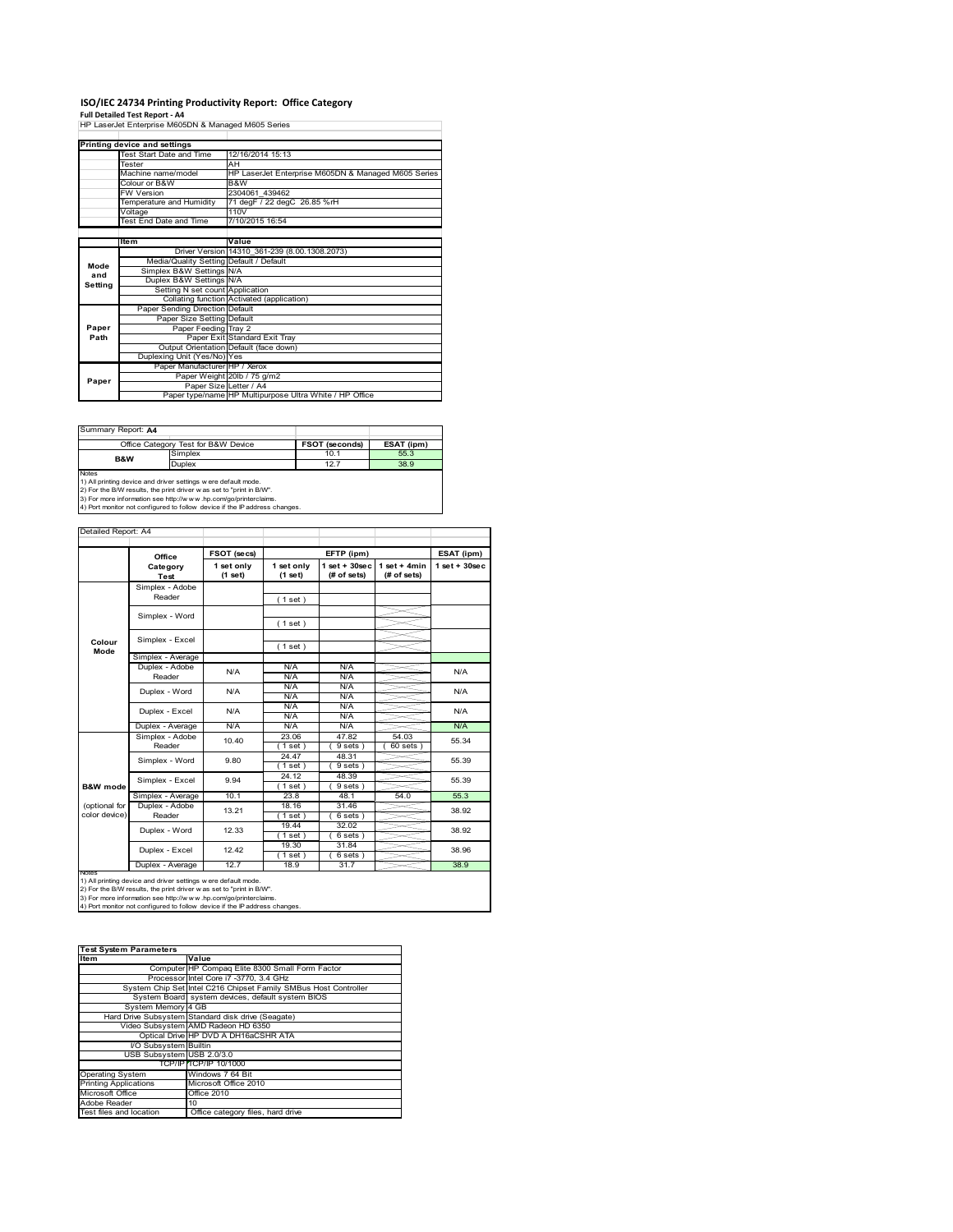## **ISO/IEC 17629 First Print Out Time Report: Office Category**

**Full Detailed Test Report ‐ LETTER** HP LaserJet Enterprise M605DN & Managed M605 Series

|            | Printing device and settings               |                                                     |
|------------|--------------------------------------------|-----------------------------------------------------|
|            | Test Start Date and Time                   | 12/16/2014 15:13                                    |
|            | Tester                                     | AН                                                  |
|            | Machine name/model                         | HP LaserJet Enterprise M605DN & Managed M605 Series |
|            | Colour or B&W                              | B&W                                                 |
|            | <b>FW Version</b>                          | 2304061 439462                                      |
|            | Configuration (options)                    | Default                                             |
|            | Controller                                 | 1.109                                               |
|            | Printing device page count                 | Not Specified                                       |
|            | Printing supplies page count Not Specified |                                                     |
|            | Temperature and Humidity                   | 71 degF / 22 degC 26.85 %rH                         |
|            | Voltage                                    | 110V                                                |
|            | <b>Test End Date and Time</b>              | 7/10/2015 16:54                                     |
|            |                                            |                                                     |
|            | <b>Item</b>                                | Value                                               |
| Mode       | PDL and driver version                     | 14310 361-239 (8.00.1308.2073)                      |
| and        | Print Quality mode                         | default                                             |
| Setting    | <b>B&amp;W</b> settings                    | default                                             |
|            | Paper feed orientation                     | Short Edge                                          |
| Paper      | Paper type setting                         | default                                             |
|            | Paper feeding                              | Standard cassette                                   |
|            | Paper exit                                 | Standard exit tray                                  |
| Paper Path | Output orientation                         | default (face up or face down)                      |

**FPOT from Ready (second)** Simplex 6.62<br>
Duplex 10.34 **ISO First Page Out Time Summary Report: Office Category** Summary Report: **Letter B&W**

Notes<br>1) All printing device and driver settings were default mode.<br>2) For the BAV results, the print driver was set to "print in BAV".<br>3) For more information see http://www.hp.com/go/printerclaims.<br>4) Fort monitor not co

| Detailed Report: LETTER                        |                                                                                                                                                                                                                                                                   | ISO First Page Out Time Report: Office Category |                                |                                                       |                              |                      |                   |
|------------------------------------------------|-------------------------------------------------------------------------------------------------------------------------------------------------------------------------------------------------------------------------------------------------------------------|-------------------------------------------------|--------------------------------|-------------------------------------------------------|------------------------------|----------------------|-------------------|
|                                                |                                                                                                                                                                                                                                                                   |                                                 |                                |                                                       |                              |                      |                   |
|                                                |                                                                                                                                                                                                                                                                   |                                                 | Word<br>(seconds)              | Excel<br>(seconds)                                    | Adobe<br>Reader<br>(seconds) | Average<br>(seconds) | <b>Delay Time</b> |
|                                                | FPOT from Ready - Simplex                                                                                                                                                                                                                                         |                                                 |                                |                                                       |                              |                      |                   |
|                                                | FPOT from Ready - Duplex                                                                                                                                                                                                                                          |                                                 |                                |                                                       |                              |                      |                   |
| <b>Color Mode</b>                              | FPOT from Sleep - Simplex                                                                                                                                                                                                                                         |                                                 |                                |                                                       |                              |                      |                   |
|                                                | Recovery Time                                                                                                                                                                                                                                                     |                                                 |                                |                                                       |                              |                      |                   |
|                                                | FPOT from Off - Simplex                                                                                                                                                                                                                                           |                                                 |                                |                                                       |                              |                      |                   |
|                                                | Warm-up Time                                                                                                                                                                                                                                                      |                                                 |                                |                                                       |                              |                      |                   |
|                                                | FPOT from Ready - Simplex                                                                                                                                                                                                                                         |                                                 | 6.63                           | 6.57                                                  | 6.66                         | 6.62                 | 21 Seconds        |
|                                                | FPOT from Ready - Duplex                                                                                                                                                                                                                                          |                                                 | 10.09                          | 10.22                                                 | 10.70                        | 10.34                | 21 Seconds        |
| <b>B&amp;W Mode</b>                            | FPOT from Sleep - Simplex                                                                                                                                                                                                                                         |                                                 |                                |                                                       | 9.63                         |                      |                   |
|                                                | Recovery Time                                                                                                                                                                                                                                                     |                                                 |                                |                                                       | 3.0                          |                      |                   |
|                                                | FPOT from Off - Simplex                                                                                                                                                                                                                                           |                                                 |                                |                                                       | 86.25                        |                      |                   |
|                                                | Warm-up Time                                                                                                                                                                                                                                                      |                                                 |                                |                                                       | 79.59                        |                      |                   |
|                                                | 2) For the B/W results, the print driver was set to "print in B/W".                                                                                                                                                                                               |                                                 |                                |                                                       |                              |                      |                   |
|                                                | 3) For more information see http://www.hp.com/go/printerclaims.<br>4) Port monitor not configured to follow device if the IP address changes.<br>5) Page counts were collected after completion of the tests.<br>6) Details for FPOT from Sleep are show n below. |                                                 |                                |                                                       |                              |                      |                   |
|                                                | <b>Test System Parameters</b>                                                                                                                                                                                                                                     |                                                 |                                |                                                       |                              |                      |                   |
|                                                | <b>Item</b>                                                                                                                                                                                                                                                       | Value                                           |                                |                                                       |                              |                      |                   |
|                                                | Computer                                                                                                                                                                                                                                                          |                                                 |                                | HP Compaq Elite 8300 Small Form Factor                |                              |                      |                   |
|                                                | Processor                                                                                                                                                                                                                                                         |                                                 | Intel Core i7 -3770, 3.4 GHz   |                                                       |                              |                      |                   |
|                                                | System Chip Set                                                                                                                                                                                                                                                   |                                                 |                                | Intel C216 Chipset Family SMBus Host Controller       |                              |                      |                   |
|                                                | System Board                                                                                                                                                                                                                                                      |                                                 |                                | system devices, default system BIOS                   |                              |                      |                   |
| Test                                           | System Memory                                                                                                                                                                                                                                                     | $\overline{4}$ GB                               |                                |                                                       |                              |                      |                   |
| System                                         | lard Drive Subsystem                                                                                                                                                                                                                                              |                                                 | Standard disk drive (Seagate)  |                                                       |                              |                      |                   |
|                                                | Video Subsystem                                                                                                                                                                                                                                                   | AMD Radeon HD 6350                              |                                |                                                       |                              |                      |                   |
|                                                | <b>Optical Drive</b>                                                                                                                                                                                                                                              |                                                 | HP DVD A DH16aCSHR ATA         |                                                       |                              |                      |                   |
|                                                | /O Subsystem                                                                                                                                                                                                                                                      | Builtin                                         |                                |                                                       |                              |                      |                   |
|                                                | <b>JSB Subsystem</b>                                                                                                                                                                                                                                              | USB 2.0/3.0                                     |                                |                                                       |                              |                      |                   |
| <b>Printing</b><br><b>Device</b><br>Connection | TCP/IP                                                                                                                                                                                                                                                            | 10/1000                                         |                                |                                                       |                              |                      |                   |
|                                                |                                                                                                                                                                                                                                                                   |                                                 |                                |                                                       |                              |                      |                   |
|                                                | <b>Operating System</b>                                                                                                                                                                                                                                           |                                                 |                                | Windows 7 Business/Ultimate, 64 bit, Build 7601, SP 1 |                              |                      |                   |
|                                                | Printing Applications                                                                                                                                                                                                                                             |                                                 | Microsoft Office 2010 SP2      |                                                       |                              |                      |                   |
| Software                                       | <b>Print Driver</b>                                                                                                                                                                                                                                               | Adobe Reader 10.1.4                             | 14310 361-239 (8.00.1308.2073) |                                                       |                              |                      |                   |